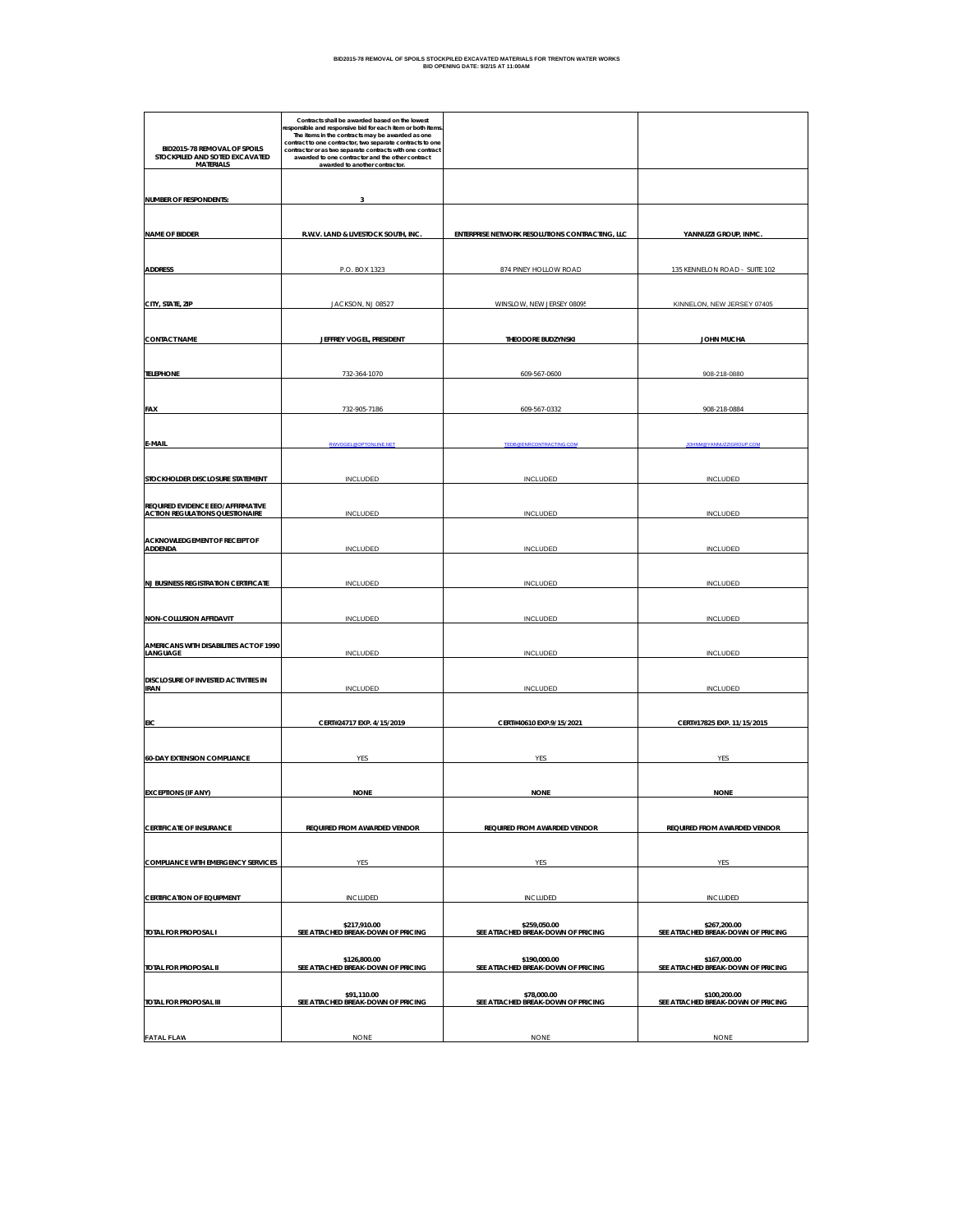ontracts shall be awarded based on the lowest responsible and responsive bid for each them or both items. The items in the contracts may be awarded as one contract to one contractor, two separate contracts to one contractor or as two separate contracts with one contract awarded to one contractor and the other contract awarded to another contractor.  $P$  (i)  $V$  / AND  $E$ 

| Submitted by: $\sqrt{\epsilon}$ Ff $\ell \epsilon$ | TRESIDENT<br>VOGEL | <b>Company Name:</b> | LIVESTOCK DUTH, IVO |  |
|----------------------------------------------------|--------------------|----------------------|---------------------|--|
|                                                    |                    |                      |                     |  |

## **PROPOSAL I**

The undersigned proposes to remove spoil material from the Trenton Water Works yards in accordance with the following:

| <u>Item</u>    | <b>Description</b>                  | Units         | Quantity                    | <b>Unit Price</b> | <b>Total Price</b> |
|----------------|-------------------------------------|---------------|-----------------------------|-------------------|--------------------|
| $\overline{2}$ | Wet or Dry Soil Tons<br>Asphalt and | 5,000<br>Tons | 3,000                       | H                 | $\overline{0}$     |
|                | Concrete                            |               | <b>GRAND TOTAL &gt;&gt;</b> | ≉                 |                    |

## **PROPOSAL II**

The undersigned proposes to remove spoil material from the Trenton Water Works yards in accordance with the following:

| <b>Item</b> | <b>Description</b>   | <b>Units</b> | Quantity | <b>Unit Price</b>                              | <b>Total Price</b> |  |
|-------------|----------------------|--------------|----------|------------------------------------------------|--------------------|--|
|             | Wet or Dry Soil Tons | 5,000        |          | ₩                                              |                    |  |
|             |                      |              |          | GRAND TOTAL >> $\frac{\cancel*}{\cancel*}$ /26 | $rac{1}{\sqrt{2}}$ |  |

## **PROPOSAL III**

The undersigned proposes to remove spoil material from the Trenton Water Works yards in accordance with the following:

| <u>Item</u>    | <b>Description</b>      | <b>Units</b> | Quantity | <b>Unit Price</b>           | <b>Total Price</b> |
|----------------|-------------------------|--------------|----------|-----------------------------|--------------------|
| $\overline{2}$ | Asphalt and<br>Concrete | Tons         | 3,000    | $\frac{4}{30}$              |                    |
|                |                         |              |          | <b>GRAND TOTAL &gt;&gt;</b> | Őτ                 |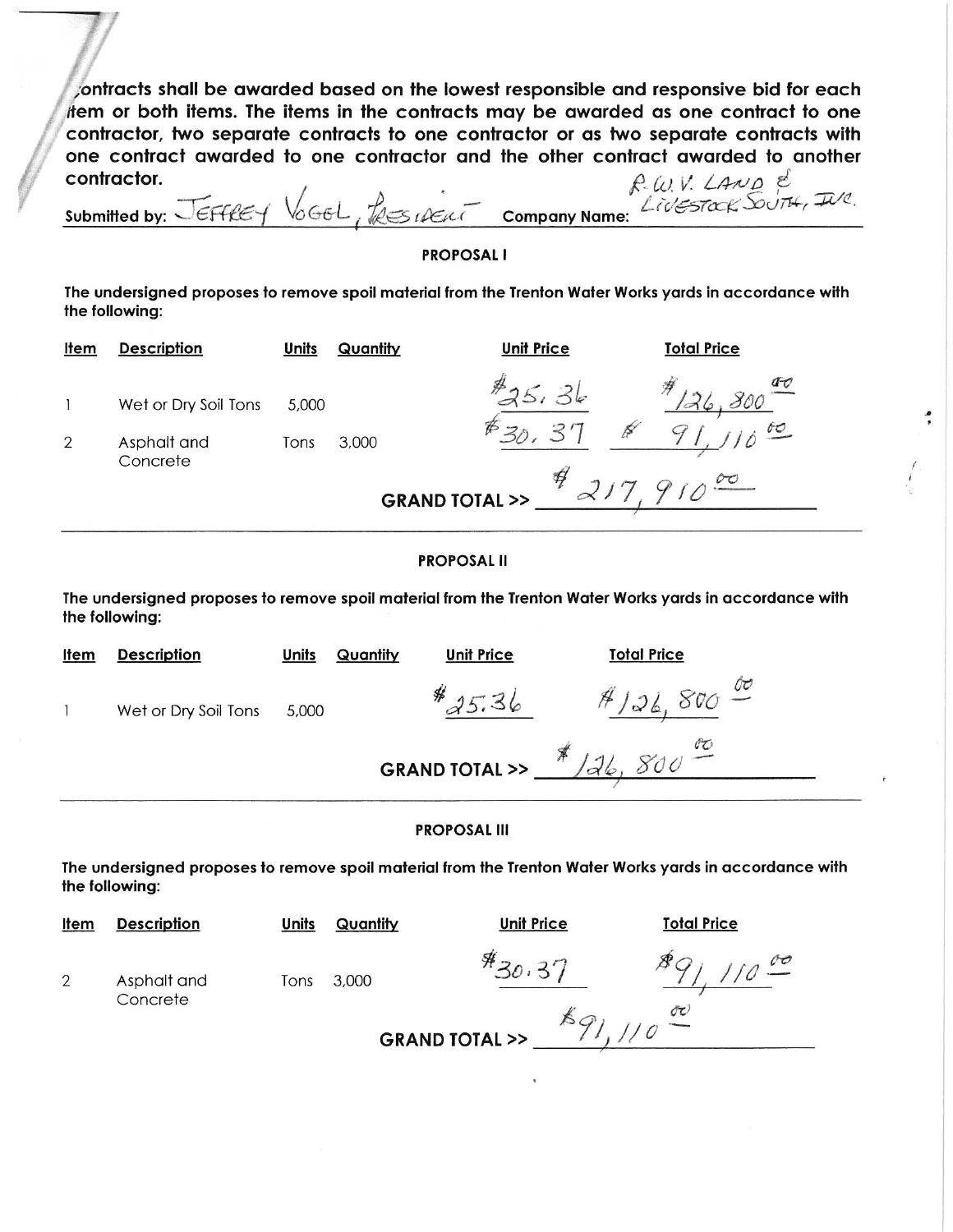$\hat{f}$  hall be awarded based on the lowest responsible and responsive bid for each oth items. The items in the contracts may be awarded as one contract to one for, two separate contracts to one contractor or as two separate contracts with entract awarded to one contractor and the other contract awarded to another<br>ractor.

 $\ddot{\cdot}$ 

|                | $\mu$ aviv<br>pmitted by: Theodore Budzynski                                                                              |              |          | Company                    | Name:              | Enterprise         | Network |
|----------------|---------------------------------------------------------------------------------------------------------------------------|--------------|----------|----------------------------|--------------------|--------------------|---------|
|                | Resolutions Contracting, LLC                                                                                              |              |          |                            |                    |                    |         |
|                |                                                                                                                           |              |          | PROPOSAL I                 |                    |                    |         |
|                | The undersigned proposes to remove spoil material from the Trenton Water Works yards in accordance with<br>the following: |              |          |                            |                    |                    |         |
| <u>Item</u>    | <b>Description</b>                                                                                                        | Units        | Quantity | <b>Unit Price</b>          |                    | <b>Total Price</b> |         |
| 1              | Wet or Dry Soil Tons                                                                                                      | 5,000        |          | \$36.75                    |                    | \$183,750.00       |         |
| $\overline{2}$ | Asphalt and<br>Concrete                                                                                                   | Tons         | 3,000    | \$25.1                     |                    | \$75,300.00        |         |
|                |                                                                                                                           |              |          | GRAND TOTAL>> \$259,050.00 |                    |                    |         |
|                |                                                                                                                           |              |          | PROPOSAL II                |                    |                    |         |
|                | The undersigned proposes to remove spoil material from the Trenton Water Works yards in accordance with<br>the following: |              |          |                            |                    |                    |         |
| <b>Item</b>    | <b>Description</b>                                                                                                        | Units        | Quantity | <b>Unit Price</b>          | <b>Total Price</b> |                    |         |
| 1              | Wet or Dry Soil Tons                                                                                                      | 5,000        |          | \$38.00                    | \$190,000.00       |                    |         |
|                |                                                                                                                           |              |          | GRAND TOTAL>> \$190,000.00 |                    |                    |         |
|                |                                                                                                                           |              |          | PROPOSAL III               |                    |                    |         |
|                | The undersigned proposes to remove spoil material from the Trenton Water Works yards in accordance with<br>the following: |              |          |                            |                    |                    |         |
| Item           | <b>Description</b>                                                                                                        | <b>Units</b> | Quantity | <b>Unit Price</b>          |                    | <b>Total Price</b> |         |
| $\overline{2}$ | Asphalt and<br>Concrete                                                                                                   | Tons         | 3,000    | \$26.00                    |                    | \$78,000.00        |         |
|                |                                                                                                                           |              |          | GRAND TOTAL>> \$78,000.00  |                    |                    |         |